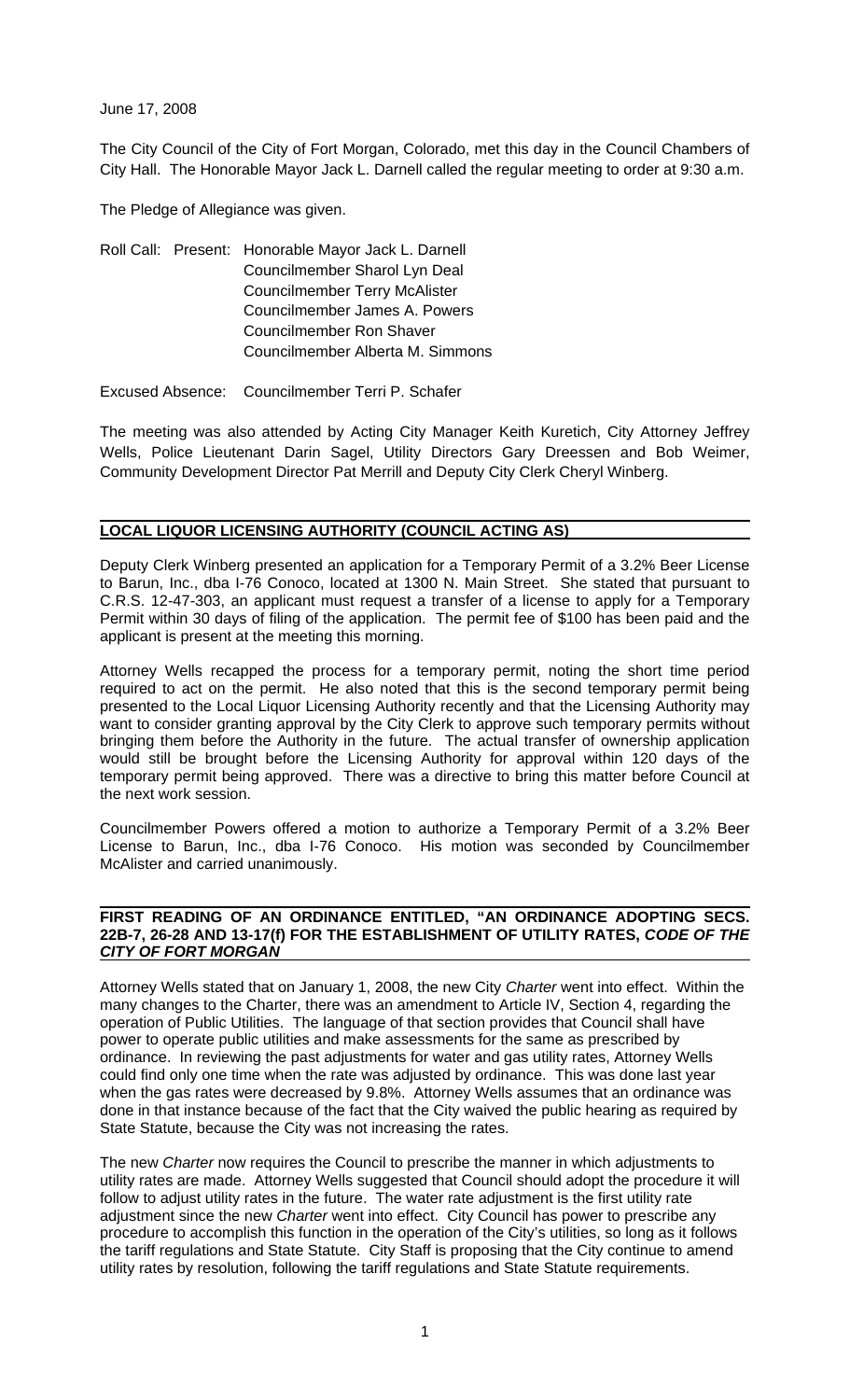Attorney Wells noted that nothing in the current law requires the City to adjust utility rates by ordinance. The law requires the municipality to provide notice of the changes by discussing and approving the changes in open meetings and, with some utilities, there is a public hearing requirement.

Council has the option of adopting this Ordinance being presented on first reading, which prescribes the adjustment of utility rates by resolution, which has been the City practice since before the *Charter* change. Alternatively, Council can table this ordinance, and discuss another procedure for adjusting utility rates.

Said Ordinance being in words, letters and figures as follows, to-wit:

# **ORDINANCE NO. \_\_\_\_\_**

# **AN ORDINANCE ADOPTING SECS. 22B-7, 26-28 and 13-17(f) FOR THE ESTABLISHMENT OF UTILITY RATES,** *CODE OF THE CITY OF FORT MORGAN*

**WHEREAS**, Article IV Section 4(d)(1) of the City Charter authorizes and requires City Council to operate the City's public utilities, and make assessment for the same, in a manner prescribed by ordinance; and,

**WHEREAS**, The *Code of the City of Fort Morgan* does not prescribe the manner in which utility rates are adjusted for the City's water, wastewater, electric and gas utilities; and,

**WHEREAS**, The Charter requires the City to provide express authority by ordinance for establishing utility rates; and,

**NOW, THEREFORE, BE IT ORDAINED BY THE COUNCIL OF FORT MORGAN, COLORADO** that Sections 22B-7, 26-28 and 13-17-(f), *Code of the City of Fort Morgan,* are adopted in entirety as follows:

# **Sec. 22B-7. Charges and Fees Established.**

Charges for the supply of electric and gas service shall be from time to time established by resolution of the City Council.

# **Sec. 26-28. Charges and Fees Established.**

Charges for the supply of water service shall be from time to time established by resolution of the City Council.

## **Sec. 13-17(f). Charges and Fees Established.**

Charges for the supply of wastewater treatment service shall be from time to time established by resolution of the City Council.

INTRODUCED, READ AND PASSED UPON FIRST READING this 17th day of June, 2008, for publication once in a newspaper of the City of Fort Morgan, Colorado, at least ten days before its final passage.

> THE CITY COUNCIL OF THE CITY OF FORT MORGAN, COLORADO

[ SEAL ]

BY*: /s/ Jack L. Darnell, Mayor* 

ATTEST:

*/s/ Cheryl Winberg, Deputy City Clerk* 

Councilmember Powers offered the following Resolution and moved for its adoption. His motion was seconded by Councilmember Simmons; said Resolution being in words, letters and figures as follows, to-wit:

## **RESOLUTION**

 BE IT RESOLVED BY THE COUNCIL OF THE CITY OF FORT MORGAN, COLORADO that the foregoing Ordinance entitled above; and the same is hereby ordered published in the City of Fort Morgan, Colorado, not less than ten days before further consideration; and that said Ordinance again be presented to this Council at the expiration of said period of publication for final action thereof.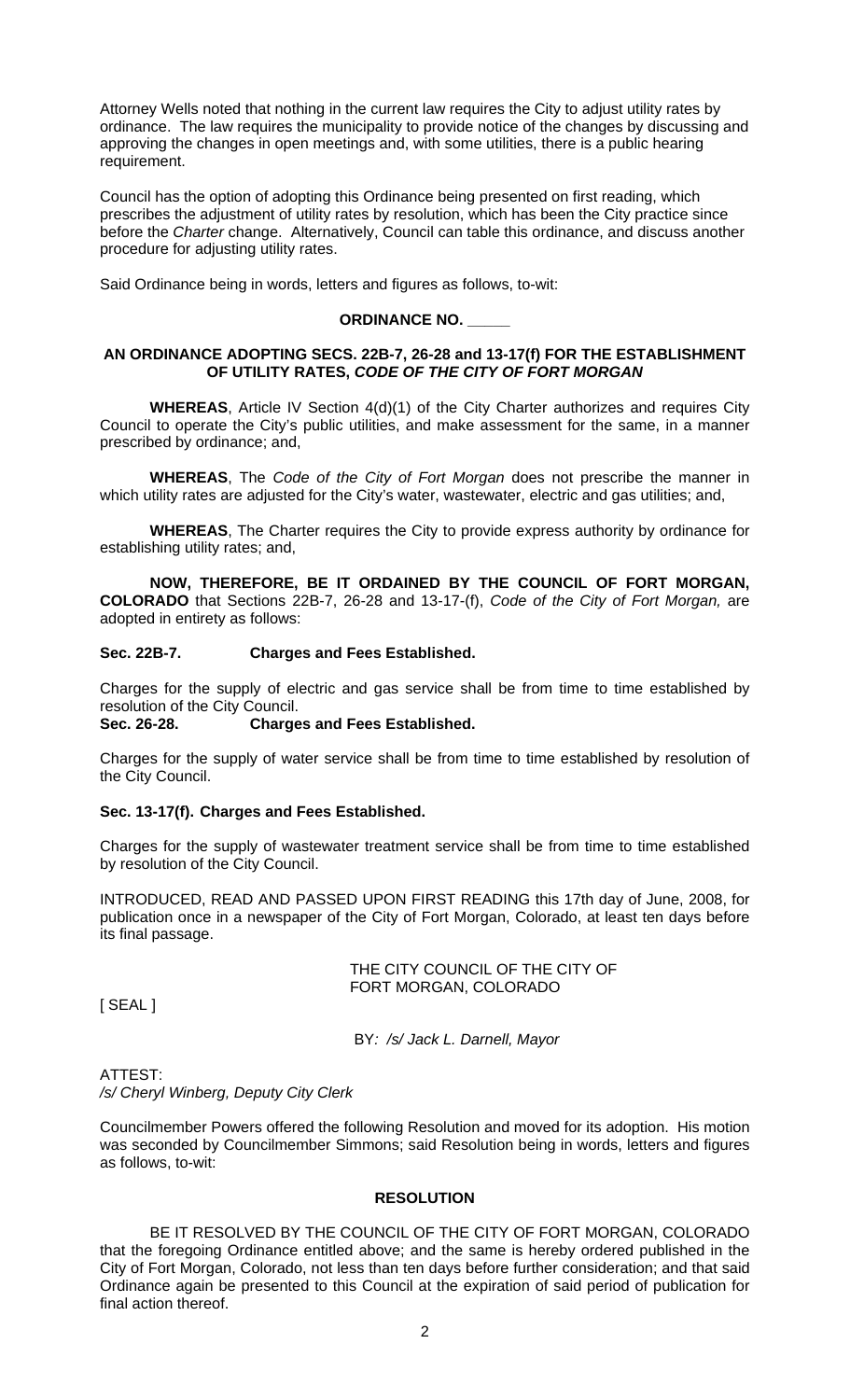PASSED, APPROVED AND ADOPTED this  $17<sup>th</sup>$  day of June, 2008, the vote upon roll call being as follows: Ayes: Mayor Darnell; Councilmembers Deal, McAlister, Powers, Shaver and Simmons. Nays: none. Absent: Councilmember Schafer.

# **CONSENT AGENDA**

Councilmember Deal offered a motion to remove Item H. from the Consent Agenda so it can be discussed further. Her motion was seconded by Councilmember Simmons and passed unanimously.

#### **DISCUSSION OF CONSENT AGENDA ITEM – CONSTRUCTION BOARD OF APPEALS BYLAWS AND RULES OF PROCEDURE**

Attorney Wells noted to City Council that the packet enclosures included revised bylaws that included those changes discussed at the last City Council work session. The bylaws also include further wording revisions discussed with Community Development Director Merrill, specifically to Article IV, Section 6. Also, Section 7 was added to further clarify the process.

There was discussion on the subject regarding the appeal process and Attorney Wells clarified the parameters of his legal representation to the Board of Appeals.

Councilmember Shaver moved to adopt the revised Bylaws and Rules of Procedure of the Construction Board of Appeals as presented and Councilmember Powers seconded the motion. The motion passed unanimously.

# **CONSENT AGENDA - CONTINUED**

Deputy Clerk Winberg presented the remaining items on the Consent Agenda for Council consideration. Councilmember Simmons offered a Resolution to approve the Consent Agenda as presented, and moved for its adoption. Her motion was seconded by Councilmember Deal; said Consent Agenda being in words, letters and figures as follows, to wit:

- A. Approve the minutes from the June 3, 2008, regular meeting.
- B. Approve the Disbursements and Payroll for May 2008.

# **Disbursements Report – May 2008**

| Accurint, webname search                            | \$306.55   |
|-----------------------------------------------------|------------|
| ACS Government Systems, Inc., software              | \$735.00   |
| Active Lock Service, lock installation, repairs     | \$579.00   |
| Adams Golf LTD, supplies                            | \$435.52   |
| ADP Screening & Selection, pre-empoyment screens    | \$504.06   |
| Advanced Automotive, repairs                        | \$377.53   |
| Affiliated Credit Service, misc deductions          | \$200.00   |
| Aflac, additional insurance                         | \$2,212.67 |
| Alliance Entertainment LLC, supplies                | \$148.93   |
| American Eagle Distributing Co., beer               | \$515.00   |
| American Floor Mats, supplies                       | \$554.34   |
| American Pride Co-op, fertilizer                    | \$6,065.41 |
| American Security, service calls                    | \$130.00   |
| American Water Works Assn, dues                     | \$280.00   |
| Anderson & Chapin, legal                            | \$33.00    |
| Animal Eye Center, PC, eye care                     | \$64.56    |
| Apex Instruments, Inc., supplies                    | \$852.20   |
| Applied Chemical Magnesias, supplies                | \$3,485.25 |
| Aqua Home Entertainment, service call               | \$75.00    |
| Arrowhead Forensics, Inc., supplies                 | \$80.85    |
| Arthur L Ohlander dba: Tumbleweed Electric, repairs | \$467.92   |
| Battery Zone, supplies                              | \$91.94    |
| Bauer & Furman, P.C., court appointed counsel       | \$501.80   |
| Belson Outdoors, Inc. bench                         | \$832.00   |
| <b>Bijou T Quest, supplies</b>                      | \$75.00    |
| Blackburn Manufacturing Co., supplies               | \$172.24   |
| Bloedorn Lumber-Fort Morgan, supplies               | \$1,053.77 |
| <b>BNSF Railway Company, lease</b>                  | \$5,150.00 |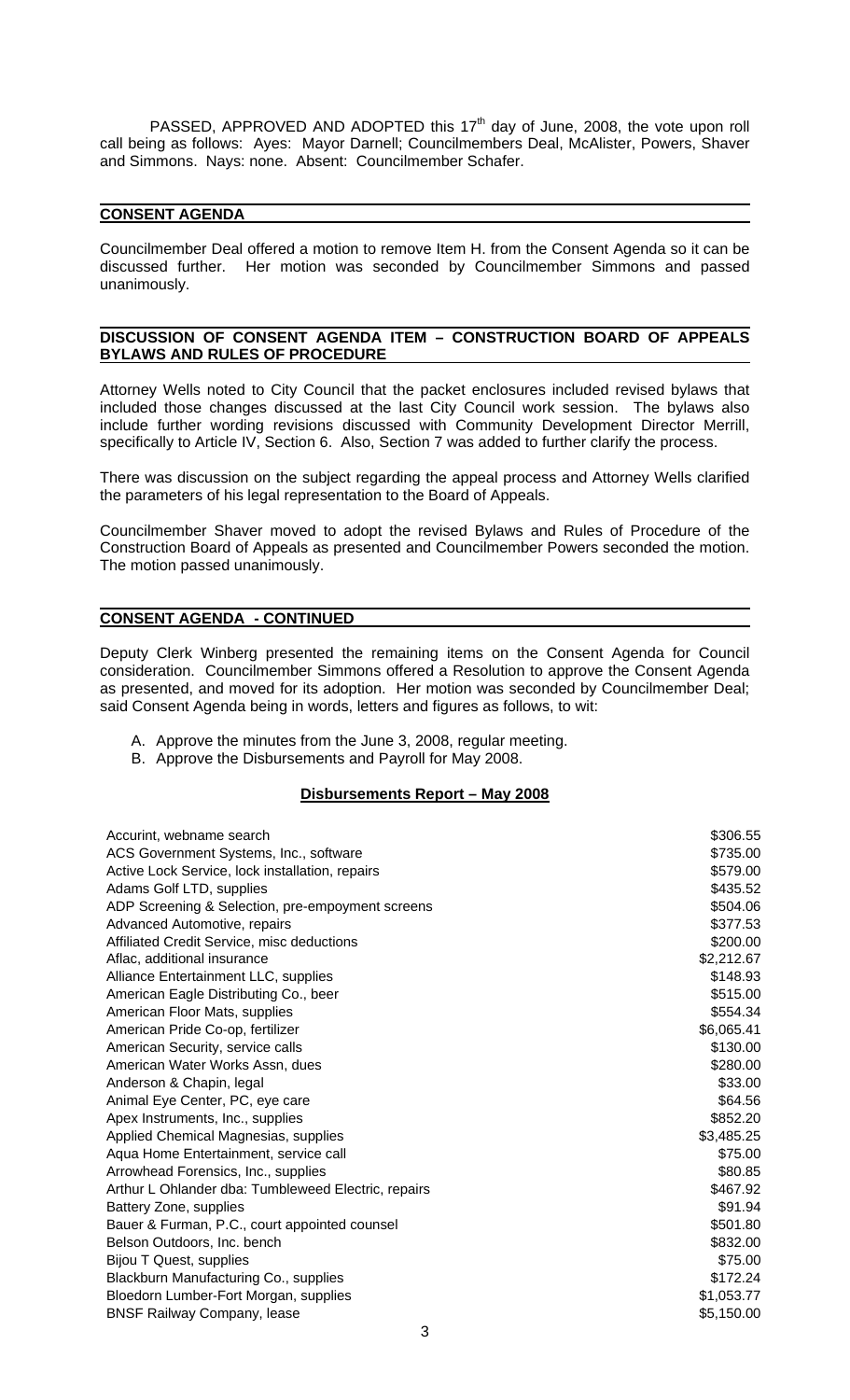Bob's Upholstery Tent & Awning,repairs  $$125.00$ Bosley, Cathy, replenish petty cash  $$52.20$ Brandenburg & McGuire P.C, judges fees \$158.85 Bresnan Communications, internet/cable  $$220.37$ Bridgestone Golf, Inc., supplies  $$300.48$ Brodart Co., supplies \$33.34 Brody Chemical, Inc., supplies  $$215.76$ Brush Area Chamber of Commerce, seminar **\$12.00** \$12.00 Builders Aggregate Co, supplies  $$430.00$ Business Mart, supplies **\$109.35** and the state of the state of the state of the state of the state of the state of the state of the state of the state of the state of the state of the state of the state of the state of th  $CLEFIA, class$  \$195.00 CAMCA, registration  $$40.00$ Canfield Drilling Co., supplies  $$21,795.62$ Cargill Meat Solutions Co., meat  $$93.60$ CarpetsPlus Color Tile, supplies \$45.00 Cathy Bosley, reimbursement \$35.90 Centennial Fire & Safety Equipment, supplies  $$178.00$ Central Auto Parts, supplies  $$1,971.07$ CH Diagnostic & Consulting, consulting  $$505.00$ Chase Co Sheriff's Department, subpoena service \$50.00 City of Fort Morgan, health insurance premium \$168,090.00 City of Fort Morgan, utilities \$36,084.89 CKM Refrigeration L.L.C, repairs  $$152.75$ Claudia Nickell, reimbursement \$108.63 Co Dept of Revenue, payroll taxes  $$17,582.00$ Co Dept of Revenue, sales tax  $$30,042.00$ Co Division of Fire Safety, test  $$30.00$ Co Family Support Registry, misc. deduction  $$3,027.00$ CO Pera, pension  $$85,624.26$ Colo Rural Development Council, class \$50.00 Colonial Life & Accident, additional insurance \$105.86 Colorado Association of Chiefs of Police, dues  $$480.00$ Colorado Equipment LLC, supplies  $$3,293.05$ Colorado Golf & Turf, supplies \$180.39 Colorado Municipal League, registration  $$214.00$ Colorado Plains Medical Center, ER visit  $\sim$  8640.71 Colorado State Treasurer, 1st qtr unemployment  $$1,044.00$ Commercial Key Security, supplies  $$33.09$ ConocoPhillips, fuel \$6,565.49 Conserve-A-Watt, supplies  $$90.12$ Cordova, Kenneth Carey, performance \$1,600.00 Corporate Express, supplies  $$192.82$ Counter Trade Products, Inc., supplies  $$340.00$ Country Hardware & Farm Supply, supplies  $$132.45$ Country Steak Out, gift certificate  $$25.00$ County Express, transportation  $$750.00$ Cummins Rocky Mountain LLC, repairs  $$375.00$ Curtis 1000 Inc, supplies  $$285.73$ Dahl of Ft Morgan, supplies \$5.74<br>
Dana Kepner Company, supplies \$1,214.29 Dana Kepner Company, supplies Dardanes Tree Service, tree trimming  $$1,150.00$ Deery American Corporation, supplies  $$9,345.11$ Dell Marketing L.P., supplies  $$1,193.73$ Del-Mar Septic Service, maintenance **\$375.00 \$375.00** Demco Inc, supplies  $$22.81$ Dencia Kudron, refund \$50.00 Dennys W Edmondson, repairs  $$634.12$ Det Tronics, repairs  $$561.12$ Diamond Vogel Paint Center, supplies \$178.82 Digital Retirement Solutions, police pension \$28,846.08 \$28,846.08 Discount Tire of Ft. Morgan, repairs/tires  $$669.80$ Doll, Roger, reimbursement  $$16.89$ Don Brigham, refund \$20.00 Dunker's Garden Center, supplies \$63.86 Dutton-Lainson Company, transformers **\$15,022.00** \$15,022.00 Eagle One Golf Products, supplies  $$327.73$ Edwards Flowerland & Groc, groceries/flowers **\$5,346.82** \$5,346.82 Elan, credit card charges  $$7,433.15$ Electrical Apparatus Svc., supplies  $$4,200.00$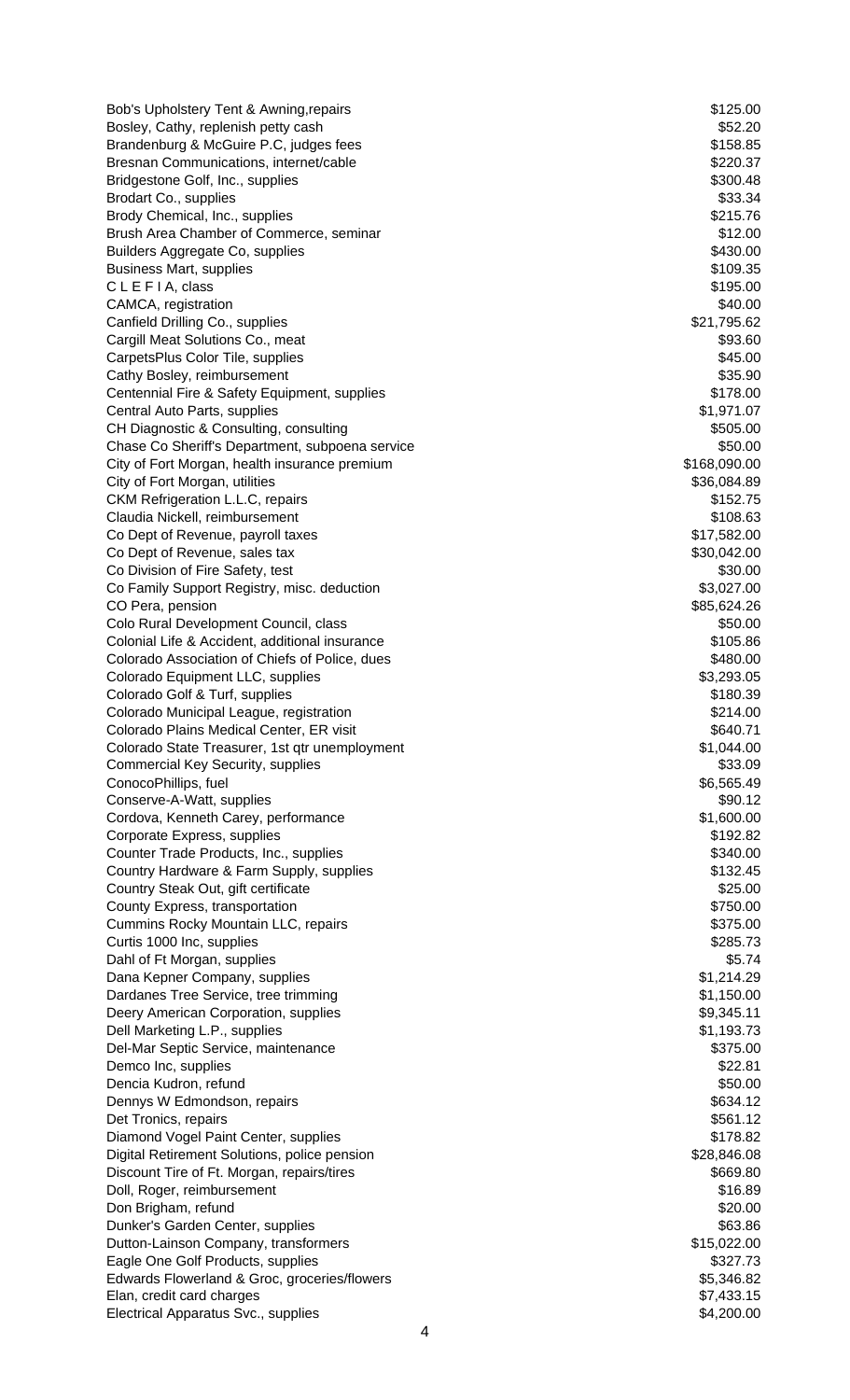| Elks Lodge BPOE # 1143, firemens banquet<br>Enable Properties, LLC, tax rebate | \$2,110.68<br>\$626.61      |
|--------------------------------------------------------------------------------|-----------------------------|
| Encyclopaedia Britannica, supplies                                             | \$29.95                     |
| Environmental Resource Assoc, supplies                                         | \$855.55                    |
| Erma Dechant, reimbursement                                                    | \$9.43                      |
| <b>Essential Safety Products, supplies</b>                                     | \$527.60                    |
| <b>Exponential Engineering Co, consulting</b>                                  | \$250.00                    |
| Falcon Associates Inc., ad                                                     | \$338.00                    |
| Faris Machinery Company, supplies                                              | \$955.67                    |
| Farmers State Bank, payroll taxes<br>Farmers State Bank, water bond payments   | \$60,835.98<br>\$729,579.97 |
| Farmers State Bank, Wire transfer-CBT units of water                           | \$185,075.00                |
| <b>Fastenal Company, supplies</b>                                              | \$180.13                    |
| Federal Licensing Inc., licensing                                              | \$124.00                    |
| Ferguson Enterprises Inc., supplies                                            | \$4,320.00                  |
| Fern Hall, refund                                                              | \$30.00                     |
| Fire & Police Pension Assoc, contribution                                      | \$6,376.25                  |
| First Aid 2000, supplies<br>Fleet Services, fuel                               | \$173.59<br>\$119.88        |
| Flower Garden, flowers                                                         | \$38.62                     |
| Fluid Technology Inc, repairs                                                  | \$4,591.11                  |
| Foot-Joy, supplies                                                             | \$587.96                    |
| Fort Morgan Auto Body, repairs                                                 | \$4,481.77                  |
| Fort Morgan Chamber of Commerce, chamber bucks                                 | \$4,940.00                  |
| Fort Morgan Golf Course, meals                                                 | \$140.00                    |
| Fort Morgan Medical Group, physical                                            | \$100.00                    |
| Fort Morgan Medical Group, shots                                               | \$88.00                     |
| Fort Morgan Paint Bucket, supplies<br>Fort Morgan Printing, supplies           | \$576.30<br>\$149.95        |
| Fort Morgan Veterinary Clinic, euthanasia/neuter                               | \$1,010.09                  |
| Fort Morgan Volunteer Fire Dept, fire calls                                    | \$560.00                    |
| Fox Valley Systems Inc., supplies                                              | \$251.11                    |
| FPPA, AD&D                                                                     | \$1,411.86                  |
| Fred Pryor Seminars, seminar                                                   | \$444.00                    |
| Ft. Morgan Ladies Golf Assoc, handicap fees                                    | \$255.00                    |
| Ft. Morgan Mens Golf Assn., handicap fees<br>Fuller & Associates, supplies     | \$1,050.00<br>\$1,916.79    |
| G & K Services, uniform & rug cleaning                                         | \$3,760.60                  |
| Garretsons Sport Center, supplies                                              | \$462.37                    |
| Gemplers Inc, supplies                                                         | \$52.00                     |
| General Chemical Performance, supplies                                         | \$3,644.96                  |
| Glen Hanket, program                                                           | \$125.00                    |
| GOVConnection, Inc., supplies                                                  | \$320.43                    |
| Graffs Turf Farms Inc, sod                                                     | \$669.60                    |
| Grainger, supplies                                                             | \$1,855.44<br>\$154.51      |
| Great Copier Service Inc., supplies<br>Guardian Dental, additional insurance   | \$3,319.33                  |
| Guilcraft arts & crafts, supplies                                              | \$161.90                    |
| Hach Company, supplies                                                         | \$5,630.20                  |
| Harbart, Vernon, replenish petty cash                                          | \$58.56                     |
| Harrington Industrial Plastics, supplies                                       | \$556.90                    |
| HealthStyles Exercise Equipment, repairs                                       | \$165.00                    |
| Heritage Flag & Banner, supplies                                               | \$119.00                    |
| Hewlett-Packard Company, supplies                                              | \$839.00                    |
| Hicks, Molly, reimbursement<br>High Country Beverage Corp., beer               | \$31.14<br>\$255.00         |
| Hill Petroleum, fuel                                                           | \$4,291.04                  |
| Hillyard - Denver, supplies                                                    | \$144.75                    |
| Humana Insurance Co. Inc., additional insurance                                | \$197.63                    |
| Hydra-Stop, tapping/stopping unit                                              | \$38,496.43                 |
| <b>IDEXX, supplies</b>                                                         | \$153.13                    |
| Impressions By Bird, LLC, supplies                                             | \$1,177.00                  |
| Interstate Battery of the Rockies, batteries                                   | \$73.95                     |
| Iolla Moeller, refund<br>IPMBA, dues                                           | \$50.00<br>\$50.00          |
| Iron Mountain Records Mgm, shredding                                           | \$250.68                    |
| Itron, Inc., maintenance                                                       | \$9,474.11                  |
| Jansma, Ken, reimbursement                                                     | \$66.44                     |
| Janssen Pump & Equipment, supplies                                             | \$521.09                    |
| 5                                                                              |                             |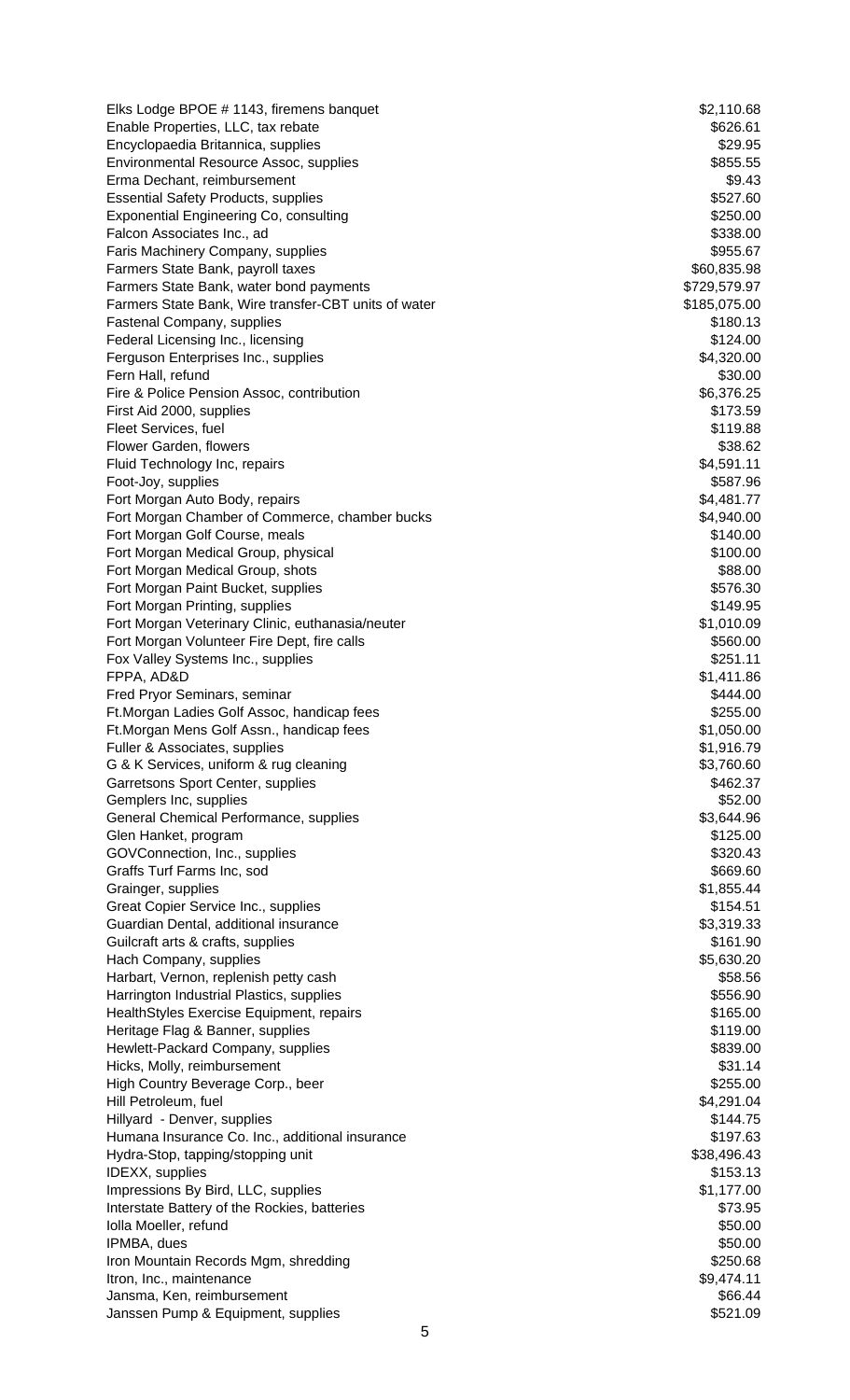JC Golf Accessories, supplies  $$161.88$ JobTarget.com, ad \$250.00 Kallsen Chiropractic Clinic, physical  $$75.00$ Kauffman Pest Control Company, pest control  $\sim$  \$255.00 Ken Breneman, reimbursement **\$73.09** (September 2011) Kentec Communications Inc, domain hosting **\$217.60** \$217.60 Key Government Finance, fire truck lease \$38,696.31 KFTM/KBRU, ads \$250.00 Kimberly Messick, refund  $$20.00$ Knight Pest Control LLC, pest control  $\blacktriangleright$ Kriz Davis Company, supplies  $$21,088.14$ KVA Supply Company, supplies  $$17,817.00$ L L Johnson Distributing, supplies  $$14,333.73$ Lacal Equipment Inc., supplies  $$896.60$ Lexis Nexis, filing fees \$58.50 Lincoln Equipment, supplies  $$779.26$ Linda F Howell, TKD instructor  $$196.25$ Link Dynamics, consulting  $$1,820.00$ Lorenzini, Bill, reimbursement  $$31.62$ Lorraine Fisher, refund \$5.00 M E A N, purchased power \$794,106.23 M&S Electric Motor Repair, repairs \$565.85 Masek Golf Car Company, supplies  $$40.50$ McDonald Physical Therapy, pre-employment **\$300.00** \$300.00 McGee Company, supplies  $$70.13$ Mclaughlin Water Engineers, Barlow Rd Lift Station **\$238.07** \$238.07 Memories Restraurant, meals **\$27.85** and the straight straight straight straight straight straight straight straight straight straight straight straight straight straight straight straight straight straight straight straig Midwest Gas & Grocery, LLC, fuel \$11,916.78 Midwest Laboratories, Inc., supplies  $$172.66$ Midwestern Millwright, supplies  $$724.97$ Millers Landscaping, supplies  $$252.00$ MINITEX, supplies  $$244.00$ Model Cleaners Inc., drycleaning  $$428.38$ Morgan Community College, CPR classes  $$324.80$ Morgan County Central Services, fuel **\$4,238.68** \$4,238.68 Morgan County Dept Solid Waste, landfill charges  $$22,045.26$ Morgan County General Fund, phone charges  $$75.98$ Morgan County Government, video arragnment service **\$320.00** \$320.00 Morgan County Rural Electric Assoc., utilities  $$4,560.83$ Morgan Cty Quality Water, utilities **\$240.76** \$240.76 Morgan Federal Bank, CD's 650,000.00 Mountain States Pipe & Supply, supplies  $$572.84$ Mr. D's Ace Home Center, supplies  $$1,564.62$ Murdoch's Farm/Ranch Supply, supplies  $$835.05$ Mustangs Fuel & Car Wash, fuel/car wash  $$370.22$ N A D A Appraisal Guides, supplies  $$121.00$ Nation Engineering Service, consulting  $$1,785.00$ National Assoc of School Resource Officers, class  $$345.00$ National Public Gas Agency, purchased gas  $$459,577.87$ Nations' Cities Weekly, ad **\$528.00 Nations' Cities Weekly, ad** \$528.00 Nature-Watch, supplies  $$255.15$ Neve's Uniforms Inc., uniforms  $\sim$  8148.89 Newco Incorporated, supplies  $$145.80$ Niagra Conservation Corp., supplies  $$1,026.00$ Northeast Fire Safety, inspection  $$62.00$ Northern Co Water Conservancy, water assessment  $$1,888.00$ Northern Colorado Paper Inc., supplies  $$1,374.90$ Northern Safety Co Inc., supplies  $$118.64$ OCPO, application  $$240.00$ Office Depot Card Plan, supplies  $$5,898.48$ O'Keefe Publishing, Inc., ads \$1,200.00 Oriental Trading Co Inc, supplies  $$535.51$ P B S, supplies  $$34.98$ Part Smart Carquest, supplies  $$995.71$ Pavement Repair & Supplies, supplies  $$1,526.00$ PayFlex Systems USA, Inc., admin fees  $$224.00$ PayFlex Systems USA, Inc., sect 125 plan  $$7,178.19$ Pepsi-Cola, pop \$315.85 PERA 401K, contributions  $$10,147.29$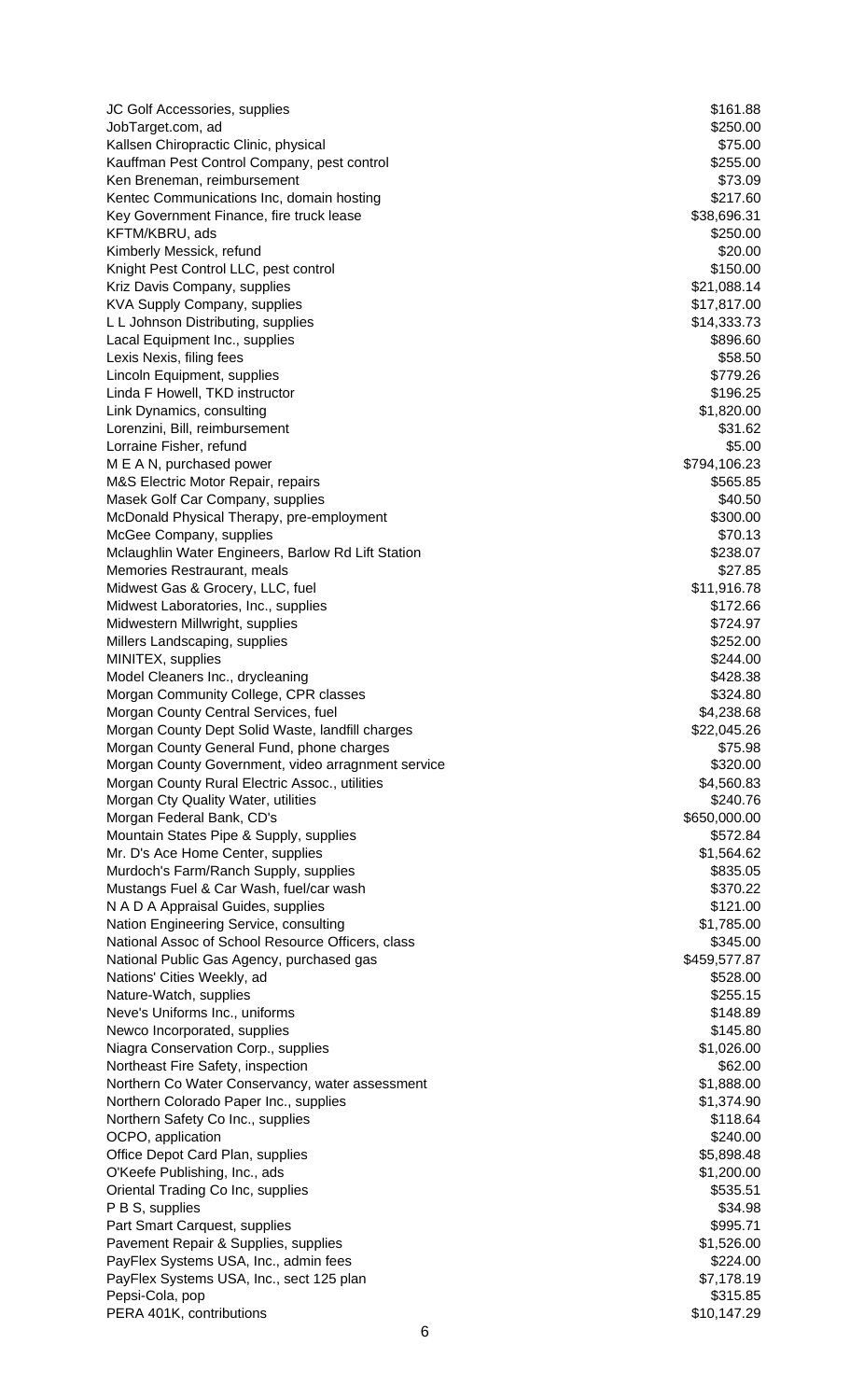| Pets R People Too, shipping                                       | \$9.78                 |
|-------------------------------------------------------------------|------------------------|
| Pinnacol Assurance, installment                                   | \$21,266.00            |
| Pioneer Distributing, beer                                        | \$213.60               |
| Positive Promotions, supplies                                     | \$12.95                |
| Pre-Paid Legal Services, misc. deduction                          | \$283.00               |
| Prime Vegetation Management, weed control                         | \$5,215.00             |
| Quest Diagnostics, pre-employment                                 | \$207.00               |
| Quest Inc., supplies                                              | \$864.79               |
| Quill Corporation, supplies                                       | \$462.70               |
| Qwest, telephone                                                  | \$3,337.31             |
| Red Arrow Manufacturing, supplies                                 | \$812.52               |
| Rexel Inc., supplies                                              | \$145.85               |
| Rite Aid Pharmacies, supplies                                     | \$3.49                 |
| Riverside Co Dept of Child Services, misc deductions              | \$390.00               |
| Robert Miller, refund                                             | \$25.00                |
| Rocco's Grotto, meals                                             | \$225.50               |
| Ruders HVAC+, service call                                        | \$65.00                |
| Rudy's GTO, fuel                                                  | \$58.03                |
| Ruhl Distributing Company, supplies                               | \$673.88               |
| Ruppel's Auto & Truck Repair, repairs                             | \$689.65               |
| Safeway Stores Inc., groceries                                    | \$87.94                |
| Sagel, Darin, replenish petty cash                                | \$289.74               |
| Sailsbery Supply Company, supplies                                | \$1,126.66             |
| Sandra L. Cowan, supplies                                         | \$30.00                |
| Service Master, janitorial service                                | \$3,220.00             |
| Seton Identification Products, supplies                           | \$761.55               |
| Sew What?, sewing                                                 | \$18.00                |
| Sherwin-Williams, supplies                                        | \$259.58               |
| Silerio, Martha R., translation services                          | \$200.00               |
| Silvia Young, refund                                              | \$120.00<br>\$2,373.80 |
| Simplot Partners, supplies<br>Sirchie Finger Print Labs, supplies | \$110.58               |
| Skarshaug Testing Laboratory, glove testing                       | \$349.90               |
| SkillPath Seminars, class                                         | \$299.00               |
| Snyder, Blake, reimbursement                                      | \$26.85                |
| Sports Boosters, Inc., supplies                                   | \$299.00               |
| Spotts Bros Plumbing & Heating, install water heater              | \$619.00               |
| Srixon Sports USA, Inc., supplies                                 | \$43.85                |
| Star Athletic Club, membership dues                               | \$419.84               |
| State of Colorado/DoIT, Frame/ATM service                         | \$1,076.89             |
| Sterling Soccer Assoc., fees                                      | \$196.00               |
| Stuart C Irby Co, supplies                                        | \$443.82               |
| Sunrise Environmental Scientific, supplies                        | \$259.52               |
| Sunrise Optimist Club, dues                                       | \$49.00                |
| Suzanne Lindell, refund                                           | \$25.00                |
| Tadolini, Christina, reimbursement                                | \$45.35                |
| <b>TCI Tire Centers, tires</b>                                    | \$285.80               |
| Thatcher Company, supplies                                        | \$1,200.00             |
| The Active Network, Inc., fees                                    | \$184.67               |
| The Coffee Break Shop, donuts                                     | \$20.85                |
| The Flower Petaler, flowers                                       | \$154.50               |
| The Fort Morgan Times, ads                                        | \$2,717.20             |
| The Fort Morgan Times, subscription                               | \$130.00               |
| The Glove Wagon, supplies                                         | \$77.00                |
| The Nat'l Arbor Day Fdn., trees                                   | \$396.00               |
| The PGA of America, dues                                          | \$816.00               |
| The SeaCrest Group, testing                                       | \$850.00               |
| ThyssenKrupp Elevator Corp., maintenance                          | \$8,191.38             |
| TITLEIST, supplies                                                | \$1,532.72             |
| Tnemec Company, Inc., supplies                                    | \$119.25               |
| Top Door, Inc., repairs                                           | \$214.00               |
| Underwriters Laboratories, testing                                | \$157.00               |
| Union Colony Protective Services, security services               | \$453.76               |
| Unique Embroidery & Engraving, supplies                           | \$1,197.32             |
| United Parcel Service, shipping                                   | \$30.14                |
| United Way of Morgan County, contributions                        | \$237.00               |
| <b>UNUM Provident, life insurance</b>                             | \$2,661.04             |
| Upstart, supplies                                                 | \$204.82               |
| US FoodService, Inc., food                                        | \$2,053.49             |
|                                                                   |                        |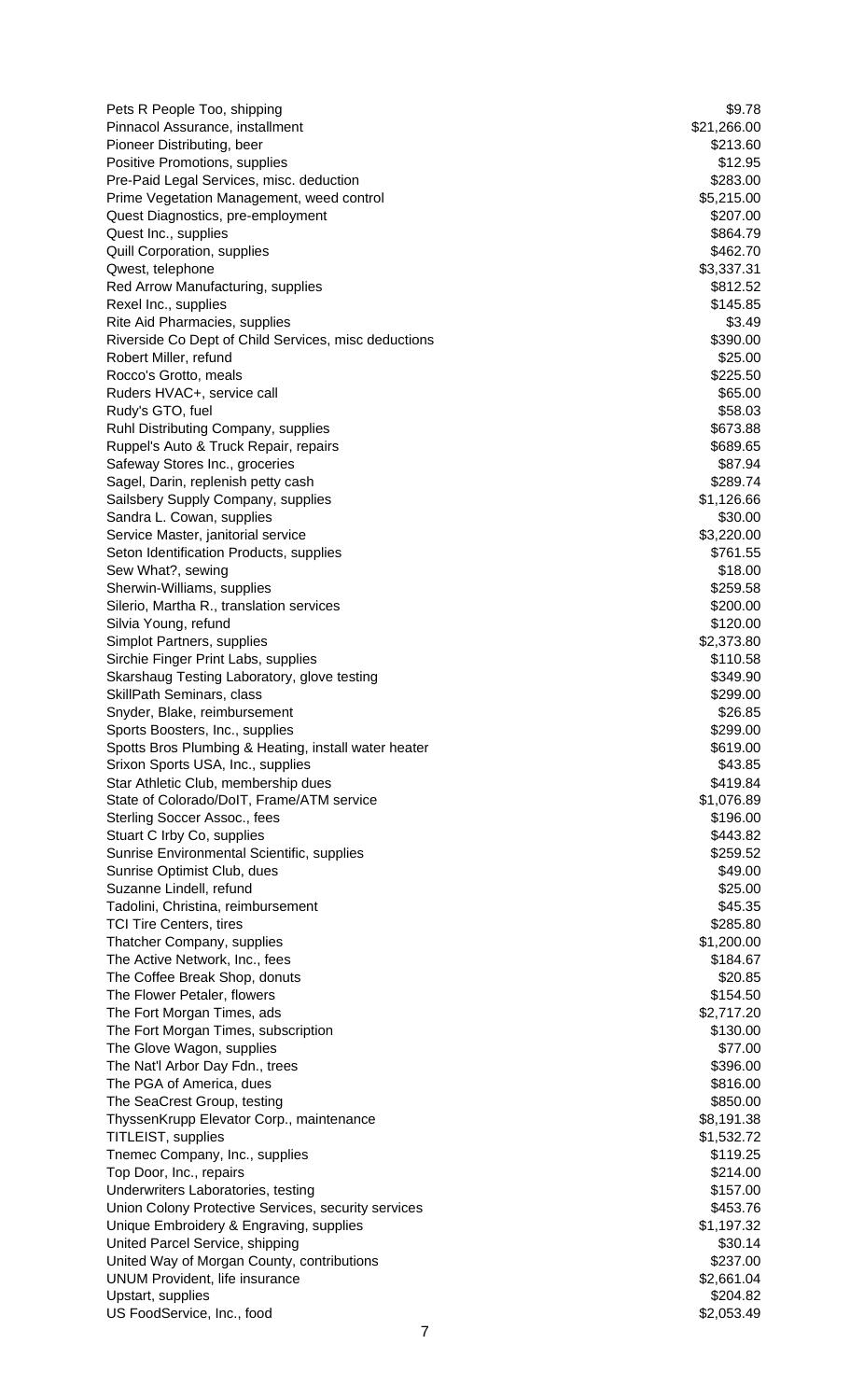| USIS Commercial Services, MRO services             | \$5.00         |
|----------------------------------------------------|----------------|
| Utility Notification, locate tickets               | \$229.14       |
| Vance Brothers, Inc., supplies                     | \$526.86       |
| Verizon Wireless, monthly service                  | \$394.73       |
| Viaero Wireless, monthly service                   | \$1,237.70     |
| Victim Services Program, fees                      | \$700.00       |
| <b>Victory Sales, supplies</b>                     | \$4,895.75     |
| Vosburg, Steve, reimbursement                      | \$176.39       |
| VSP, additional insurance                          | \$1,313.59     |
| VWR International, Inc., supplies                  | \$391.19       |
| W B Supply Company, supplies                       | \$179.99       |
| Wagner Rents, rentals                              | \$1,902.30     |
| Wal-Mart, supplies                                 | \$1,175.88     |
| Warehouse Supply, supplies                         | \$454.25       |
| Waste Management of N E C, trash service           | \$539.39       |
| Water Environment Fed., dues                       | \$138.00       |
| <b>Weld County Garage, repairs</b>                 | \$26.25        |
| Wells, Jeffrey, reimbursement                      | \$50.21        |
| Wesco Distribution Inc., supplies                  | \$8,228.90     |
| West Group Payment Center, information charges     | \$250.60       |
| West Payment Center, info charges                  | \$250.60       |
| Westcrete Concrete Const. Co, concrete replacement | \$7,100.98     |
| Western Area Power Admin, purchased power          | \$228,285.05   |
| Western United Electric Supply, supplies           | \$14,731.08    |
| Wiggins Telephone Association, telephone           | \$146.71       |
| Wilson Golf Division, supplies                     | \$45.64        |
| Wireless Advanced Comm., supplies                  | \$6,568.00     |
| <b>WML Friends, supplies</b>                       | \$275.00       |
| Xcel Energy, utilities                             | \$3,549.05     |
| Xerox Corporation, meter charges/copies            | \$1,271.71     |
| Yumex, class                                       | \$25.00        |
| Zane Gilmer, contracted labor                      | \$213.13       |
| Total Disbursements - May 2008                     | \$4,022,558.06 |

# **Payroll Report – May 2008**

| ALBRANDT, HERMAN, E      | \$1,640.10 | BRETZ, BARBARA, J    | \$786.67   |
|--------------------------|------------|----------------------|------------|
| ALBRANDT, HERMAN, E      | \$1,640.10 | BRISTOL, DUANE, D    | \$1,432.86 |
| ARNDT, DAVID, A          | \$1,443.93 | BRISTOL, DUANE, D    | \$1,591.58 |
| ARNDT, DAVID, A          | \$1,513.36 | BROST, COLLETTE, J   | \$1,017.90 |
| ARROYO, MIGUEL, H        | \$697.45   | BROST, COLLETTE, J   | \$937.24   |
| ARROYO, MIGUEL, H        | \$697.45   | BROWN, STEVEN, J     | \$1,228.24 |
| BAIN, JOHN, D            | \$1,732.22 | BROWN, STEVEN, J     | \$1,435.35 |
| BAIN, JOHN, D            | \$2,162.22 | CANTIN, BRIAN, J     | \$1,408.89 |
| BASS, SHEILA, R          | \$896.41   | CANTIN, BRIAN, J     | \$1,377.71 |
| BASS, SHEILA, R          | \$882.57   | CANTIN, STEPHEN, J   | \$205.96   |
| BEHRENDS, TONY, R        | \$1,042.01 | CANTIN, STEPHEN, J   | \$268.54   |
| BEHRENDS, TONY, R        | \$1,179.31 | CARR, LARRY, B       | \$1,451.57 |
| BLACK, MARK, R           | \$878.29   | CARR, LARRY, B       | \$1,438.57 |
| BLACK, MARK, R           | \$826.56   | CASTRUP, JEFFREY, L  | \$222.78   |
| BOEHM, MILTON, L, III    | \$881.17   | CASTRUP, JEFFREY, L  | \$72.44    |
| BOEHM, MILTON, L, III    | \$1,062.78 | CAWLEY, DAVID, WAYNE | \$683.72   |
| BOSLEY, CATHERINE, C     | \$988.69   | CAWLEY, DAVID, WAYNE | \$599.76   |
| BOSLEY, CATHERINE, C     | \$902.09   | CELESTINO, GILBERT   | \$717.28   |
| BOSTRON, CHRISTINA, R    | \$914.90   | CELESTINO, GILBERT   | \$671.06   |
| BOSTRON, CHRISTINA, R    | \$914.90   | CERVANTES, MARIO, J  | \$106.78   |
| BOWER, ROCKY             | \$1,959.01 | CERVANTES, MARIO, J  | \$493.44   |
| <b>BOWER, ROCKY</b>      | \$1,993.14 | CHURCH, MITCHELL, M  | \$740.56   |
| BRACKETT, CYNTHIA, L     | \$1,193.99 | CHURCH, MITCHELL, M  | \$680.74   |
| BRACKETT, CYNTHIA, L     | \$1,193.99 | CHWIEDOR, LUKE, R    | \$875.56   |
| BRAGG, ROBERT, E         | \$861.54   | CHWIEDOR, LUKE, R    | \$875.57   |
| BRAGG, ROBERT, E         | \$874.83   | CLARK, MARK, C       | \$1,242.09 |
| BRENEMAN, KENNETH, D, JR | \$1,374.19 | CLARK, MARK, C       | \$1,242.09 |
| BRENEMAN, KENNETH, D, JR | \$1,317.01 | COFFIN, CLINTON, M   | \$1,164.04 |
| BRETZ, BARBARA, J        | \$799.97   | COFFIN, CLINTON, M   | \$1,132.86 |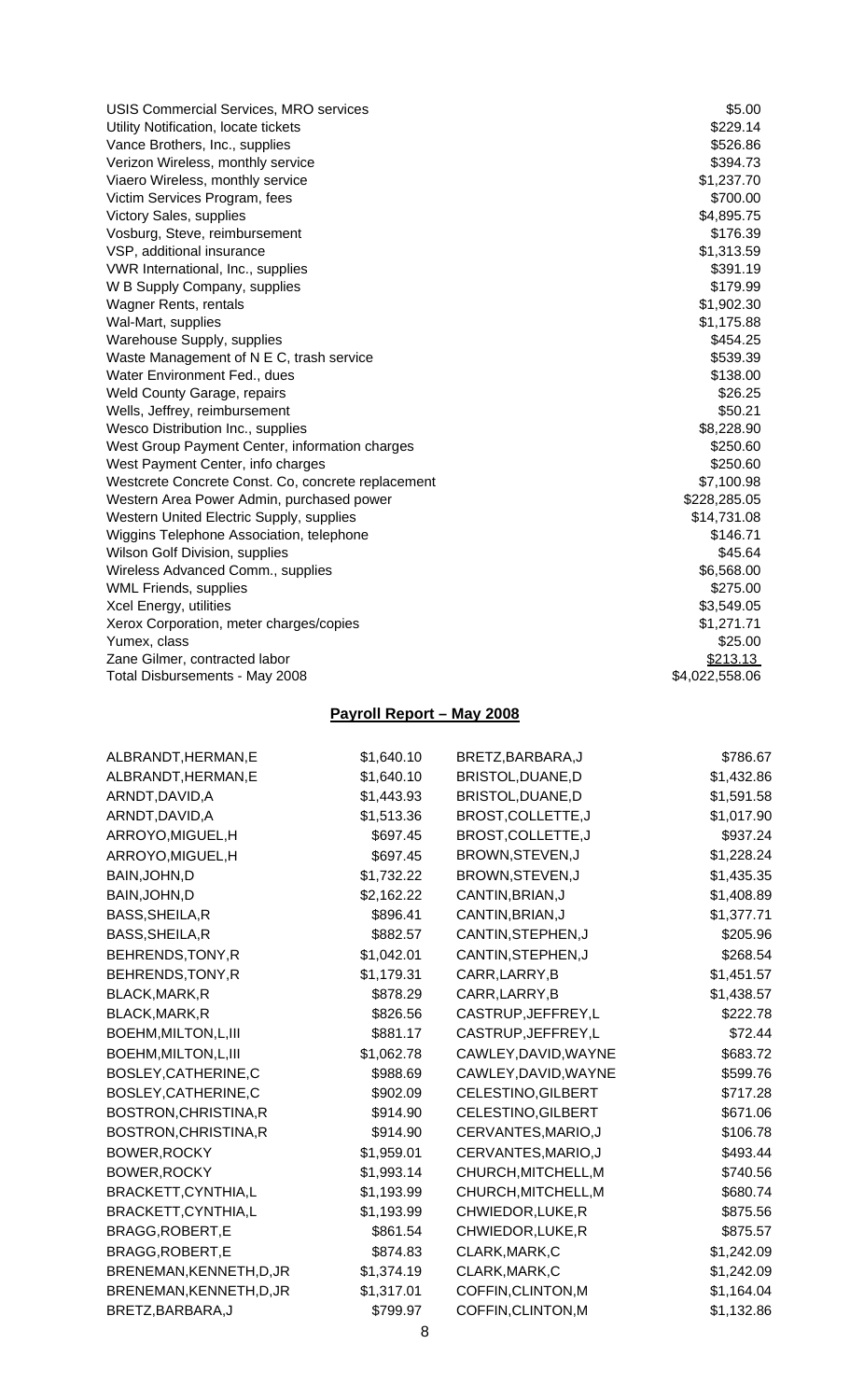| COLUMBIA, SHELLY, A                      | \$43.46                | FAZ, ELISEO                              | \$551.28               |
|------------------------------------------|------------------------|------------------------------------------|------------------------|
| COOK,CORY,V                              | \$896.29               | FRASIER, CADY                            | \$189.50               |
| COOK,CORY,V                              | \$733.03               | FRASIER, CADY                            | \$143.93               |
| COOK, ERIK, A                            | \$906.30               | FRIES, JANE, E                           | \$1,055.76             |
| COOK, ERIK, A                            | \$875.12               | FRIES, JANE, E                           | \$1,046.91             |
| COOLEY, ESTHER, R                        | \$131.24               | FRITZLER, GARY, L                        | \$981.09               |
| COOLEY, ESTHER, R                        | \$121.86               | FRITZLER, GARY, L                        | \$981.09               |
| COOPER, NIKKIE, A                        | \$1,007.65             | FRYE, CYNTHIA, L                         | \$376.18               |
| COOPER, NIKKIE, A                        | \$1,007.65             | FRYE, CYNTHIA, L                         | \$436.34               |
| COUP, KURT                               | \$1,062.32             | GAGLIANO, ANTHONY, M                     | \$1,147.29             |
| COUP, KURT                               | \$1,008.11             | GAGLIANO, ANTHONY, M                     | \$1,103.29             |
| COVEY, ROBERT, V                         | \$878.64               | GARCIA, CARLOS, R                        | \$435.73               |
| COVEY, ROBERT, V                         | \$991.42               | GARCIA, CARLOS, R                        | \$435.72               |
| CRONE, JARED, R                          | \$1,483.24             | GARCIA, WILLIAM, P                       | \$1,118.00             |
| CRONE, JARED, R                          | \$1,483.25             | GARCIA, WILLIAM, P                       | \$1,106.17             |
| CRONE, JENNIFER, M                       | \$1,005.86             | GARVIN, SIMONE, F                        | \$18.75                |
| CRONE, JENNIFER, M                       | \$982.94               | GARVIN, SIMONE, F                        | \$37.50                |
| CROSBY, DENISE, K                        | \$782.88               | GEARHART, VINCENT, P                     | \$78.25                |
| CROSBY, DENISE, K                        | \$862.53               | GIVENS, DREW, A                          | \$1,003.88             |
| DARNELL, JACK, L                         | \$184.70               | GIVENS, DREW, A                          | \$1,039.80             |
| DAVIS, THOMAS, L                         | \$1,756.31             | GIVENS, MATTHEW, L                       | \$1,254.81             |
| DAVIS, THOMAS, L                         | \$1,740.21             | GIVENS, MATTHEW, L                       | \$1,241.81             |
| DEAL, SHAROL, LYN                        | \$90.55                | GLEASON, MICHAEL, D                      | \$926.40               |
| DEWEY, ALFRED, A                         | \$1,029.68             | GLEASON, MICHAEL, D                      | \$926.40               |
| DEWEY, ALFRED, A                         | \$924.69               | GREENWOOD, TREVOR, S                     | \$1,195.65             |
| DIAZ, JOSIE, M                           | \$1,079.99             | GREENWOOD, TREVOR, S                     | \$1,195.65             |
| DIAZ, JOSIE, M                           | \$1,079.99             | GUGGENMOS, BRENDA, J                     | \$1,136.67             |
| DILLINGER, MICHAEL, D                    | \$870.45               | GUGGENMOS, BRENDA, J                     | \$1,136.67             |
| DILLINGER, MICHAEL, D                    | \$897.43               | HALL, LARRY, DEAN                        | \$273.14               |
| DIXON, JENNIFER, ANN                     | \$665.40               | HALL, LARRY, DEAN                        | \$538.54               |
| DIXON, JENNIFER, ANN                     | \$592.46               | HAMILTON, CORY, R                        | \$1,048.65             |
| DOLL, ROGER, L                           | \$1,433.36             | HAMILTON, CORY, R                        | \$1,048.65             |
| DOLL, ROGER, L                           | \$1,378.70             | HARBART, VERNON, E                       | \$1,292.16             |
| DOUGLAS, RYAN, R                         | \$1,023.93             | HARBART, VERNON, E                       | \$1,292.17             |
| DOUGLAS, RYAN, R                         | \$1,118.24             | HARNED, HARRY, R                         | \$1,072.04             |
| DREESSEN, GARY, L                        | \$1,642.83             | HARNED, HARRY, R                         | \$894.97               |
| DREESSEN, GARY, L                        | \$1,989.78             | HARTBERGER, DOMINIC, L                   | \$128.57               |
| DUKE, DOAK                               | \$1,480.72             | HARTBERGER, DOMINIC, L                   | \$166.53               |
| DUKE, DOAK                               | \$1,278.74             | HASTINGS, DANIEL, J                      | \$930.05               |
| DUNEHOO, ANDREW, L                       | \$1,064.59             | HASTINGS, DANIEL, J                      | \$868.88               |
| DUNEHOO, ANDREW, L                       | \$1,007.62             | HEATON, TERRY, R                         | \$1,515.22             |
| EDDY, GARY, AARON                        | \$2,029.16             | HEATON, TERRY, R                         | \$1,458.85             |
| EDDY, GARY, AARON                        | \$1,584.86             | HECKER, CHRISTIAN, J                     | \$442.01               |
| ELLIOTT, LINDA, SUE                      | \$1,031.26             | HECKER, CHRISTIAN, J                     | \$428.46               |
| ELLIOTT, LINDA, SUE                      | \$999.09               | HECKER, MICHAEL, E                       | \$1,446.43             |
| ENGLISH, FELICIA, A                      | \$1,179.90             | HECKER, MICHAEL, E                       | \$1,700.51             |
| ENGLISH, FELICIA, A                      | \$1,179.90             | HICKS, MOLLY, D                          | \$947.45               |
| ERICKSON, PAUL, D                        | \$1,311.39             | HICKS, MOLLY, D                          | \$938.35               |
| ERICKSON, PAUL, D                        | \$1,429.34             | HIGHBERGER, JUSTIN, S                    | \$175.08               |
| ERTLE, ANDREA, E                         | \$413.63               | HIGHBERGER, JUSTIN, S                    | \$244.02               |
| ERTLE, ANDREA, E                         | \$413.63               | HOBBS, CHARLES, M                        | \$1,164.32             |
| EURICH, VINCENT, CRAIG                   | \$1,629.42             | HOBBS, CHARLES, M                        | \$1,142.39             |
| EURICH, VINCENT, CRAIG                   | \$1,656.74             | HOFF, CAROLE, B                          | \$599.25               |
|                                          | \$1,089.92             |                                          |                        |
| EURICH, YOLANDA, L<br>EURICH, YOLANDA, L | \$1,063.41             | HOFF, CAROLE, B<br>HOFMAN, DOUGLAS, DALE | \$640.97<br>\$1,488.41 |
| EVINS, ROBERT, H                         | \$1,437.44             | HOFMAN, DOUGLAS, DALE                    | \$1,470.24             |
| EVINS, ROBERT, H                         | \$1,424.43             | HOGAN, ALEXANDRA, N                      | \$32.60                |
| EYESTONE, BEVERLY, J                     | \$289.76               | HOGAN, ALEXANDRA, N                      |                        |
|                                          | \$289.76               | HOLBECK, CHARLENE, J                     | \$96.79                |
| EYESTONE, BEVERLY, J                     |                        |                                          | \$391.62               |
| FAJARDO, JACOB, K<br>FAZ, ELISEO         | \$1,237.34<br>\$642.08 | HOLBECK, CHARLENE, J<br>HOLDEN, SONJA, L | \$439.53<br>\$520.32   |
|                                          |                        |                                          |                        |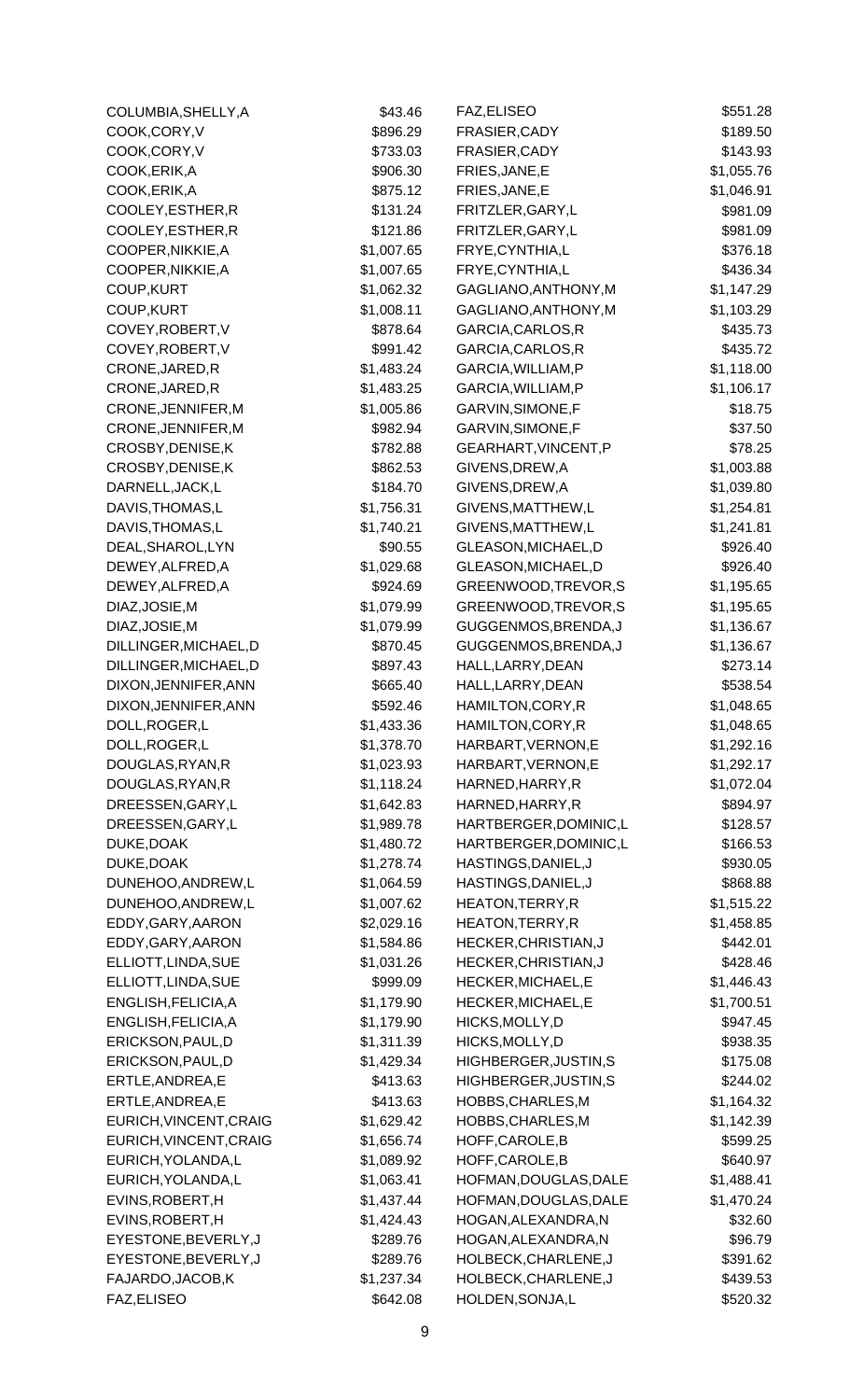| HOLDEN, SONJA, L                    | \$522.47               | MCALISTER, TERRY, L                      | \$92.35                |
|-------------------------------------|------------------------|------------------------------------------|------------------------|
| HOLT, MARY, A                       | \$913.66               | MCCLURE, STEPHEN, D                      | \$1,084.85             |
| HOLT, MARY, A                       | \$894.71               | MCCLURE, STEPHEN, D                      | \$1,016.50             |
| HORST, ELDON, R                     | \$932.65               | MCCORMICK, JOHN, BRADLEY                 | \$994.75               |
| HORST, ELDON, R                     | \$919.65               | MCCORMICK, JOHN, BRADLEY                 | \$979.71               |
| HOSIER, DARELD                      | \$1,171.25             | MCFARLAND, THOMAS, J                     | \$1,120.55             |
| HOSIER, DARELD                      | \$1,171.25             | MCFARLAND, THOMAS, J                     | \$1,167.32             |
| HOSIER, MICHAEL, L                  | \$1,077.15             | MEEKS, CATHERINE, M                      | \$580.78               |
| HOSIER, MICHAEL, L                  | \$1,099.42             | MEEKS, CATHERINE, M                      | \$617.34               |
| HOWARD, BETHRY JAN                  | \$20.66                | MEEKS, DANIEL, E                         | \$982.23               |
| HOWARD, BETHRY JAN                  | \$25.42                | MEEKS, DANIEL, E                         | \$1,005.01             |
| JANSMA, KENNETH, A                  | \$1,127.80             | MERRILL, PATRICK, L                      | \$1,723.93             |
| JANSMA, KENNETH, A                  | \$1,355.05             | MERRILL, PATRICK, L                      | \$1,723.93             |
| JANZEN, ROBERTA, J                  | \$799.25               | MILLER, KEVIN, W                         | \$1,315.05             |
| JONES, PRISCILLA, K                 | \$1,908.69             | MILLER, KEVIN, W                         | \$1,315.05             |
| JONES, PRISCILLA, K                 | \$1,908.69             | MILLER, UNA, J                           | \$502.08               |
| JURGEMEYER, MARNE, K                | \$1,290.12             | MILLER, UNA, J                           | \$502.08               |
| JURGEMEYER, MARNE, K                | \$1,284.02             | MOHR, CHRISTOPHER, S                     | \$99.63                |
| KABER, JOSHUA, A                    | \$1,083.56             | MOLINA, BASIL, JR                        | \$1,234.65             |
| KABER, JOSHUA, A                    | \$1,104.69             | MOLINA, BASIL, JR                        | \$1,220.83             |
| KAISER, KAYE, K                     | \$1,261.39             | MOONEY, KENNETH, D, JR                   | \$1,090.15             |
| KAISER, KAYE, K                     | \$1,091.37             | MOONEY, KENNETH, D, JR                   | \$1,020.33             |
| KAPER, KORY, J                      | \$20.21                | MORGAN, CHARLES, D, JR                   | \$446.27               |
| KARAS, JONATHAN, P                  | \$2,002.87             | MORGAN, CHARLES, D, JR                   | \$410.31               |
| KARAS, JONATHAN, P                  | \$1,758.37             | MUSGRAVE, LEA, CONNIE                    | \$1,336.10             |
| KELLER, STASHIA, L                  | \$114.83               | MUSGRAVE, LEA, CONNIE                    | \$1,286.36             |
| KELLER, STASHIA, L                  | \$32.80                | NICKELL, CLAUDIA, T                      | \$1,081.80             |
| KIRKENDALL, MICHAEL, E              | \$1,181.92             | NICKELL, CLAUDIA, T                      | \$1,076.80             |
| KIRKENDALL, MICHAEL, E              | \$1,168.92             | OCANAS, ELEAZAR, JR                      | \$1,383.60             |
| KITZMAN, CAMILLA, A                 | \$297.40               | OCANAS, ELEAZAR, JR                      | \$1,193.96             |
| KITZMAN, CAMILLA, A                 | \$188.98               | PADGETT, MATTHEW, R                      | \$1,564.87             |
| KITZMAN, KATHERINE, A               | \$25.42                | PADGETT, MATTHEW, R                      | \$1,867.70             |
| KITZMAN, KATHERINE, A               | \$60.38                | PAGE, LANNY                              |                        |
| KLASSEN, TAWNYA, M                  |                        | PAGE, LANNY                              | \$1,010.49<br>\$955.55 |
| KLASSEN, TAWNYA, M                  | \$933.55<br>\$903.96   | PARKS, JAMES, A                          | \$1,032.87             |
| KOPETZKY, ROBERT, E                 | \$1,169.61             | PARKS, JAMES, A                          | \$1,004.99             |
| KOPETZKY, ROBERT, E                 | \$1,187.38             | PECK, ROGER, D                           |                        |
|                                     | \$997.95               | PECK, ROGER, D                           | \$881.62               |
| KORRELL, DAWN, L                    |                        |                                          | \$881.62               |
| KORRELL, DAWN, L<br>KURETICH, KEITH | \$997.95<br>\$2,221.81 | PEREZ, DELPHINA, L<br>PEREZ, DELPHINA, L | \$561.57<br>\$566.28   |
| KURETICH, KEITH                     |                        |                                          |                        |
|                                     | \$2,106.67             | PERKINS, JANE, L                         | \$930.88               |
| LARSON, ANGELA, J                   | \$937.47               | PERKINS, JANE, L                         | \$939.61               |
| LARSON, ANGELA, J                   | \$937.47               | PETERSEN, RODNEY, E                      | \$520.79               |
| LATOSKI, DALENE, W                  | \$578.48               | PETERSEN, RODNEY, E                      | \$537.80               |
| LATOSKI, DALENE, W                  | \$621.52               | PETRINO, TRAVIS, A                       | \$1,032.28             |
| LEBSOCK,LISA,L                      | \$496.93               | PETRINO, TRAVIS, A                       | \$1,032.28             |
| LEBSOCK,LISA,L                      | \$504.87               | PORTEUS, CHARLES, T                      | \$1,431.94             |
| LEWIS, SHANNAN, K                   | \$739.24               | PORTEUS, CHARLES, T                      | \$1,336.95             |
| LEWIS, SHANNAN, K                   | \$739.25               | POWERS, JAMES, A                         | \$98.55                |
| LINDSEY, CURTIS, C                  | \$922.63               | PREISENDORF, DAVE, K                     | \$841.25               |
| LINDSEY, CURTIS, C                  | \$1,014.49             | PREISENDORF, DAVE, K                     | \$791.82               |
| LINTON, DOUGLAS, A                  | \$1,797.40             | PRENTICE, JODY, L                        | \$1,649.53             |
| LINTON, DOUGLAS, A                  | \$1,774.48             | PRENTICE, JODY, L                        | \$1,642.53             |
| LORENZINI, WILLIAM, D               | \$1,548.74             | PRESTON, GREGORY                         | \$629.12               |
| LORENZINI, WILLIAM, D               | \$1,578.56             | PRESTON, GREGORY                         | \$554.30               |
| LUCERO, DOMINICK, G                 | \$1,251.91             | PROCUNIER, KEN                           | \$1,801.34             |
| LUCERO, DOMINICK, G                 | \$1,398.88             | PROCUNIER, KEN                           | \$1,562.03             |
| MALONE, TIMOTHY, A                  | \$1,169.17             | RAGER, RONALD, LEE                       | \$118.37               |
| MALONE, TIMOTHY, A                  | \$1,130.16             | RAGER, RONALD, LEE                       | \$623.26               |
| MASSENGALE, DAVID, M                | \$1,043.26             | RAMSTETTER, JULIE, ANN                   | \$1,003.36             |
| MASSENGALE, DAVID, M                | \$1,000.52             | RAMSTETTER, JULIE, ANN                   | \$1,078.42             |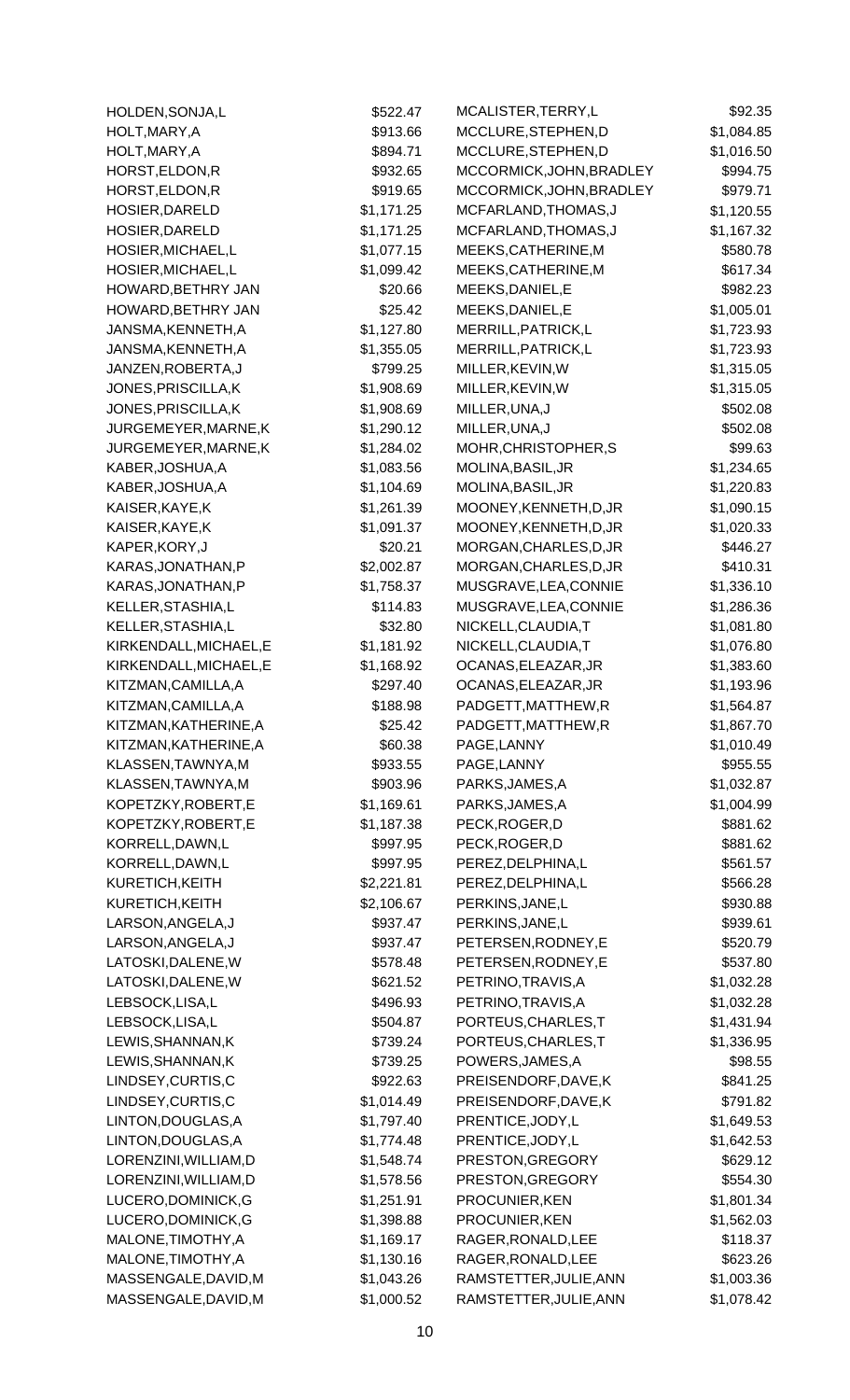| REEDER, DANIEL, J     | \$869.79   | STRAND, ANDREA, J                   | \$1,526.66     |
|-----------------------|------------|-------------------------------------|----------------|
| REEDER, DANIEL, J     | \$869.80   | STRAND, ANDREA, J                   | \$1,495.48     |
| RICHARDSON, TONYA, S  | \$878.65   | TADOLINI, CHRISTINA, L              | \$1,270.25     |
| RICHARDSON, TONYA, S  | \$870.03   | TADOLINI, CHRISTINA, L              | \$1,202.32     |
| RICO, JORGE, JR       | \$715.98   | TRUJILLO, HOPE, R                   | \$503.00       |
| RICO, JORGE, JR       | \$698.83   | TUCKER, DONALD, J                   | \$1,268.91     |
| RIGGS, JASON, L       | \$1,176.12 | TUCKER, DONALD, J                   | \$1,171.29     |
| RIGGS, JASON, L       | \$1,306.52 | TURNER, JOHN, W                     | \$1,659.58     |
| RODARTE, BERNARD      | \$1,224.87 | TURNER, JOHN, W                     | \$1,633.58     |
| RODARTE, BERNARD      | \$1,161.63 | VANNOY, JULIE, A                    | \$402.93       |
| RODRIGUEZ, FELIX, R   | \$1,654.81 | VANNOY, JULIE, A                    | \$419.51       |
| RODRIGUEZ, FELIX, R   | \$1,578.56 | VAZQUEZ,LUIS,C                      | \$1,096.87     |
| RODRIGUEZ, MANUEL, P  | \$678.88   | VAZQUEZ,LUIS,C                      | \$1,071.82     |
| RODRIGUEZ, MANUEL, P  | \$654.94   | VERHAAG, DEANNA, L                  | \$1,304.75     |
| RODRIQUEZ, ALICE      | \$84.89    | VERHAAG, DEANNA, L                  | \$1,304.75     |
| RODRIQUEZ, ALICE      | \$113.19   | VOSBURG, STEPHEN, DALE              | \$1,168.18     |
| SAGEL, DARIN, L       | \$1,691.26 | VOSBURG, STEPHEN, DALE              | \$1,111.80     |
| SAGEL, DARIN, L       | \$1,660.08 | WALES, MICHAEL, C                   | \$708.69       |
| SAGEL, ERIK, H        | \$948.95   | WALES, MICHAEL, C                   | \$767.85       |
| SAGEL, ERIK, H        | \$956.79   | WALKER, CHRISTOPHER, E              | \$784.90       |
| SCHAFER, TERRI, P     | \$90.55    | WALKER, CHRISTOPHER, E              | \$784.90       |
| SCHLEGEL, ALBERT, C   | \$1,008.41 | WALKER, ELLA, MAE                   | \$773.64       |
| SCHLEGEL, ALBERT, C   | \$955.40   | WALKER, ELLA, MAE                   | \$761.80       |
| SCHOSSOW, DOUGLAS, W  | \$1,540.45 | WALKER, JOSHUA, J                   | \$960.34       |
| SCHOSSOW, DOUGLAS, W  | \$1,515.95 | WALKER, JOSHUA, J                   | \$852.56       |
| SCOTT, CASEY, M       | \$138.89   | WALKER, TINA, LEE                   | \$873.37       |
| SCOTT, DONNA, ELAINE  | \$999.33   | WALKER, TINA, LEE                   | \$825.38       |
| SCOTT, DONNA, ELAINE  | \$969.20   | WEESE, BRADLEY, L                   | \$537.22       |
| SHARP, LOREN, G       | \$1,077.15 | WEESE, BRADLEY, L                   | \$466.68       |
| SHARP, LOREN, G       | \$1,320.81 | WEIMER, ROBERT, LEROY               | \$1,871.69     |
| SHEDD, DONALD, A      | \$1,762.83 | WEIMER, ROBERT, LEROY               | \$2,572.44     |
| SHEDD, DONALD, A      | \$1,744.03 | WELLS, JEFFREY, A                   | \$3,085.18     |
| SIMMONS, ALBERTA, M   | \$97.55    | WELLS, JEFFREY, A                   | \$3,085.18     |
| SIMONDS, STEPHEN, D   | \$444.21   | WILLIS, JAMES, L                    | \$1,269.22     |
| SIMONDS, STEPHEN, D   | \$425.94   | WILLIS, JAMES, L                    | \$1,450.25     |
| SIMPSON, GEOFF, DAVID | \$323.03   | WINBERG, CHERYL, A                  | \$1,013.07     |
| SIMPSON, GEOFF, DAVID | \$332.12   | WINBERG, CHERYL, A                  | \$998.44       |
| SIMPSON, JOHN, R      | \$1,172.69 | WRIGHT, KENNETH, L                  | \$1,044.21     |
| SIMPSON, JOHN, R      | \$1,116.72 | WRIGHT, KENNETH, L                  | \$1,018.21     |
| SMEESTER, ZEBULUN     | \$1,102.86 | WUNSCH, TIMOTHY, A                  | \$1,169.64     |
| SMEESTER, ZEBULUN     | \$1,139.64 | WUNSCH, TIMOTHY, A                  | \$987.78       |
| SMITH, ERIC, R        | \$1,169.88 | ZARBOCK, JIMMIE, L                  | \$1,869.15     |
| SMITH, ERIC, R        | \$1,126.46 | ZWETZIG, TODD, E                    | \$1,111.39     |
| SNYDER, BLAKE, J      | \$1,250.35 | ZWETZIG, TODD, E                    | \$1,308.28     |
| SNYDER, BLAKE, J      | \$1,270.48 | Total Payroll - May 2008            | \$391,967.67   |
| SPENCER, SHARYN, L    | \$627.19   | Total Disbursements - May 2008      | \$4,022,558.06 |
| SPENCER, SHARYN, L    | \$649.90   | Total Publication Report - May 2008 | \$4,414,525.73 |

- C. Approve the Application for Renewal of the 3.2 Percent Beer Retail Liquor License for Pizza Hut of America Inc., dba Pizza Hut, located at 1200 W. Platte Avenue, with a clear police investigative report.
- D. Approve the Application for Renewal of the 3.2 Percent Beer Retail Liquor License for Edwards Right Price Market Inc., located at 1201 E. Platte Avenue, with a clear police investigative report.
- E. Approve the Application for Renewal of the Tavern Liquor License for Harold Dehaan Post 19, American Legion Inc., located at 121 Nelson Road, with a clear police investigative report.
- F. Authorize the Mayor to sign the Letter of Understanding regarding the Joint Partnership between the City of Fort Morgan and Morgan County regarding the Saunders Road Project.
- G. Approve the bid from Aggregate Industries for \$333,763.85 for street paving projects and \$67,661.60 for Riverside Park roadway improvements, for a total bid of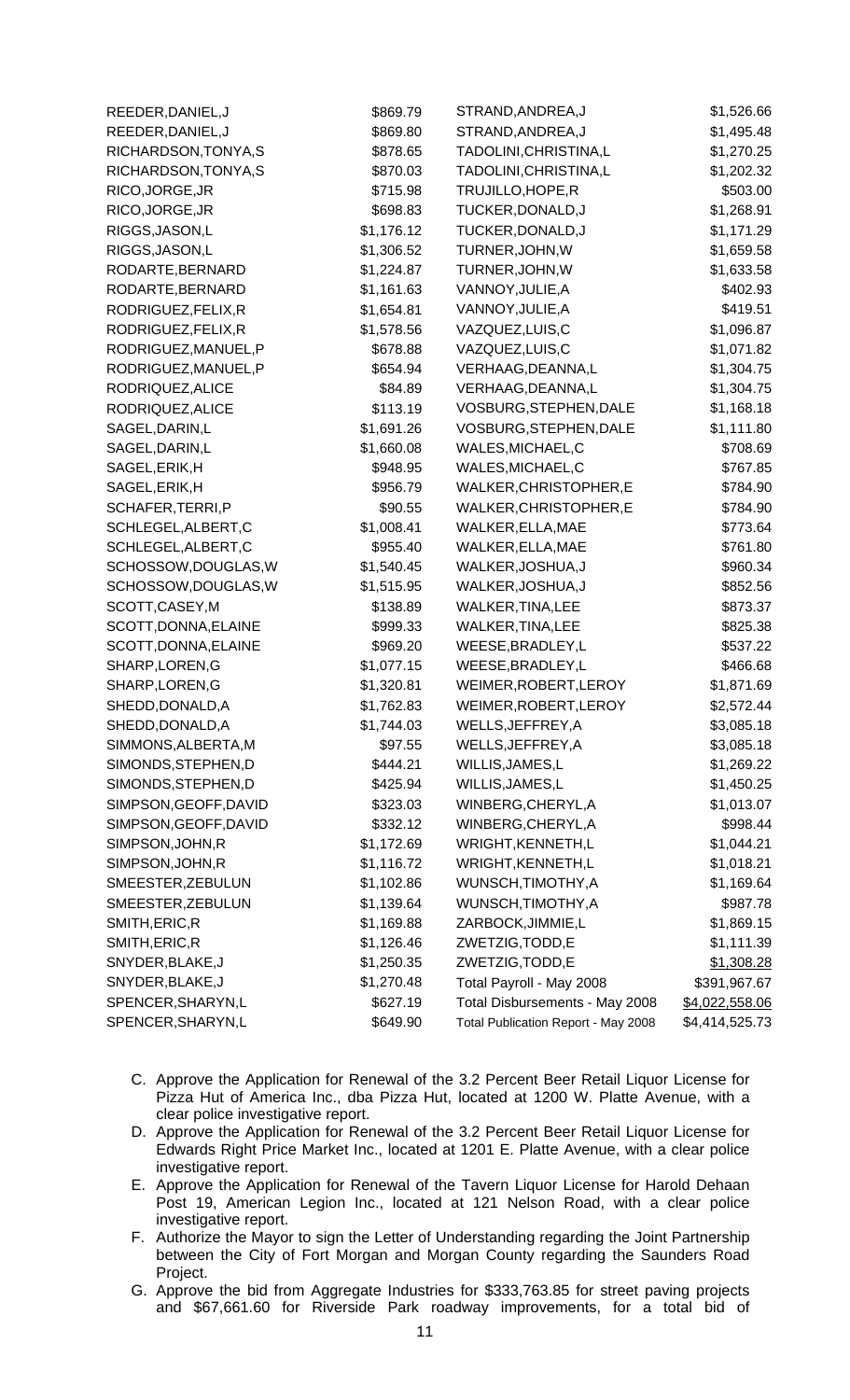\$401,425.45. Also to allocate that funding for Riverside Park be expended and that the remaining \$24,838.40 be utilized to expand the scope of the project to include an additional 2,010 square yards of paving.

I. Adopt the Proclamation for Morgan County United Way Awareness Day.

All matters listed under Item 5, Consent Agenda, are considered to be routine business by the Council and will be enacted with a single motion and a single vote by roll call. There will be no separate discussion of these items. If discussion is deemed necessary, that item should be removed from the Consent Agenda and considered separately.

PASSED, APPROVED AND ADOPTED this 17<sup>th</sup> day of June, 2008, the vote upon roll call being as follows: Ayes: Mayor Darnell; Councilmembers Deal, McAlister, Powers, Shaver and Simmons. Nays: none. Absent: Councilmember Schafer.

#### **READING OF THE PROCLAMATION FOR UNITED WAY OF MORGAN COUNTY AWARENESS DAY**

Mayor Darnell read the following proclamation:

## **PROCLAMATION**

## BY MAYOR JACK DARNELL

- **WHEREAS,** The United Way of Morgan County strives to increase the capacity to care for people and create positive changes for our county's residents through funding local agencies and by working in community partnerships and;
- **WHEREAS,** The United Way of Morgan County is building a stronger City of Fort Morgan, Colorado, by mobilizing our community to improve people's lives and;
- **WHEREAS,** The United Way of Morgan County was chartered on June 28, 1958, and;
- **WHEREAS,** June 28, 2008, is the 50<sup>th</sup> Anniversary date of the founding of the United Way of Morgan County.

**NOW, THEREFORE,** I, Jack Darnell, Mayor, do hereby proclaim June 28, 2008 as

## UNITED WAY OF MORGAN COUNTY AWARENESS DAY

in the City of fort Morgan, Colorado, and encourage everyone to get involved in and participate in the activities of the United Way of Morgan County.

**IN WITNESS WHEREOF, I** have hereunto set my hand and caused the official seal of the City of Fort Morgan, Colorado to be affixed on this  $17<sup>th</sup>$  day of June, 2008.

Mayor Jack Darnell

# **PUBLIC COMMENT / AUDIENCE PARTICIPATION**

None.

## **REPORTS**

The following Directors provided written reports to Council:

Acting City Manager Kuretich Police Lieutenant Sagel Utility Director Dreessen Utility Director Weimer Community Service Director Shedd Community Development Director Merrill Human Resources and Risk Management Director Prentice

Acting City Manager Kuretich noted that for the City Manager position, there were 41 applicants. Those applications were screened and 18 met the job criteria. The Councilmembers on the committee are Alberta Simmons and Ron Shaver, who helped narrow the number of finalists